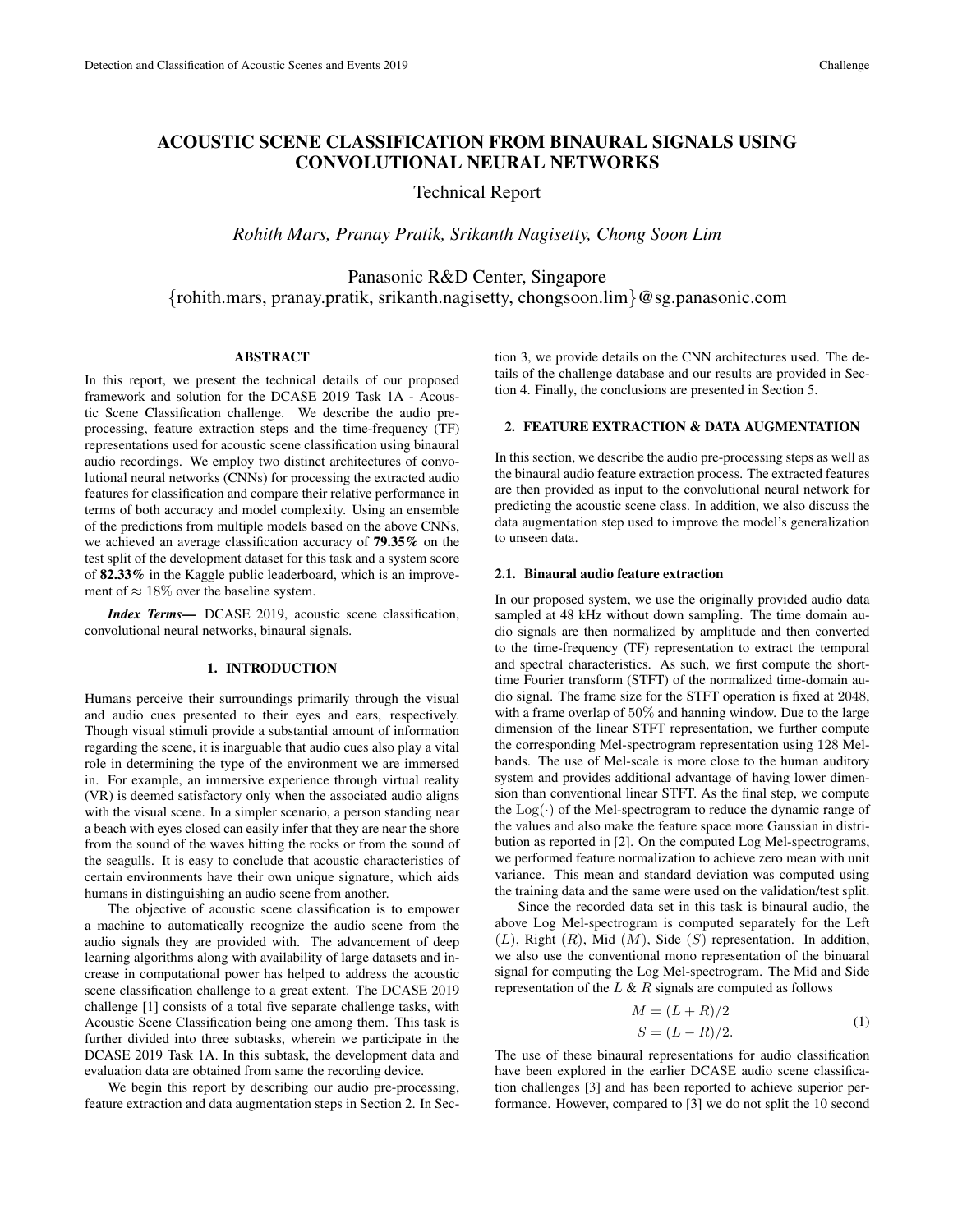

Figure 1: Our overall solution framework consisting of binaural audio representation, feature extraction steps, multiple CNNs & model ensembling for final prediction of the acoustic scene.

audio clips to smaller audio chunks. The obtained 2D spectrogram of size  $128 \times 469$  per channel is provided as input to the neural network. In addition, instead of using each channel as a separate input to the CNN and concatenating the CNN outputs at a later stage, we combine the channels at the first layer of convolution itself. To further simplify the feature extraction step, we do not perform the background subtraction (BS) method as well as the harmonic percussion source separation (HPSS) based audio representations reported in [3]. The entire framework of our solution depicting the audio representations, feature extraction, multiple CNNs and ensembling step is shown in Figure 1.

## 2.2. Data Augmentation

It is well-known that deep learning algorithms perform well when they are trained on large amounts of data. However, depending on the task, the amount of labelled data for training maybe limited or constrained. This may result in the deep learning algorithms not to fully capture the intra-class and inter-class variations in the data. In such situations, data augmentation plays a crucial role to increase the amount of training data. For acoustic signals, the conventional augmentation include pitch shifting, time stretching, noise addition, dynamic range modulation etc. Another variation of similar augmentation is to mix the clips of same acoustic class by splitting and shuffling. Recently, the use of generative adversarial networks (GANs) for data augmentation has also been explored in [4].

In our proposed method, to ensure a better generalization capability for the neural network, we perform the augmentation method proposed in [5], termed as *mixup*. In this method, two training examples are weighted and mixed together along with their class labels to form virtual training examples as

$$
\tilde{x} = \lambda x_i + (1 - \lambda)x_j \n\tilde{y} = \lambda y_i + (1 - \lambda)y_j,
$$
\n(2)

where  $(x_i, y_i)$  and  $(x_j, y_j)$  are two samples drawn at random from the training set, with  $\lambda \in [0, 1]$  acquired by sampling from the  $\beta$ distribution  $\beta(\alpha, \alpha)$ , with  $\alpha$  being a hyper parameter.

#### 3. CNN ARCHITECTURE

The audio features extracted by the pre-processing steps explained in Section 2 are provided as input to a convolutional neural network (CNN). CNNs have been vastly used for audio scene classification. They have the ability to learn both spectral and temporal patterns of the audio features. In our work, we experiment with two separate architectures of CNN. The first CNN architecture is similar to the VGG-style architecture, which uses a constant  $(3 \times 3)$  squareshaped kernels. However, we use significantly less number of convolution and dense layers as compared to the original VGG architecture. In the second CNN architecture, we employ rectangular kernels for convolution. CNNs with rectangular kernels have been previously used for speech and music genre classification. The use of such rectangular kernels help to treat the spectral and temporal components of the audio separately. In the following subsections, we further elaborate on the above two CNN architectures.

#### 3.1. CNN: Type-1

This CNN architecture is similar to the VGG-style architecture. It consists of 5 convolutions with increasing number of filters, i.e., {64, 128, 256, 512, 512}. The kernel size is chosen as  $(3 \times 3)$ and is kept constant for all the convolution layers. We also apply batch normalization and ReLU non-linear activation for each convolution layers. Max pooling  $(2 \times 2)$  operation is performed at the first three convolution layers to reduce the dimensionality. Finally we perform global max pool operation to gather all the components, which is then connected to a dense layer of 256 units with ReLU activation. The output layer consists of 10 units corresponding to the number of scene classes and undergoes softmax operation to obtain the prediction probabilities. The CNN: Type-1 has  $\approx$  4 million parameters.

#### 3.2. CNN: Type-2

In this CNN architecture, we employ rectangular kernels instead of square kernels. It consists of 4 convolutions with increasing number of filters, i.e., {64, 128, 256, 512}. For the convolution layer-1, we apply a kernel of size  $(3 \times 7)$ , followed by a max pooling with size  $(3 \times 1)$ . After reducing the dimension in the frequency axis, convolutions with kernel size  $(3 \times 1)$  is applied in the next convolution layer. We further reduce the dimension in the frequency axis by using  $(4 \times 1)$  max pooling. In the layer-3 convolution, we use a kernel size of  $(11 \times 1)$  and perform "valid" convolutions. This step compresses the entire frequency axis. The last convolution layer uses filter size of  $(1 \times 7)$  to learn the temporal characteristics. Note that we have not performed pooling across time dimension. Similar to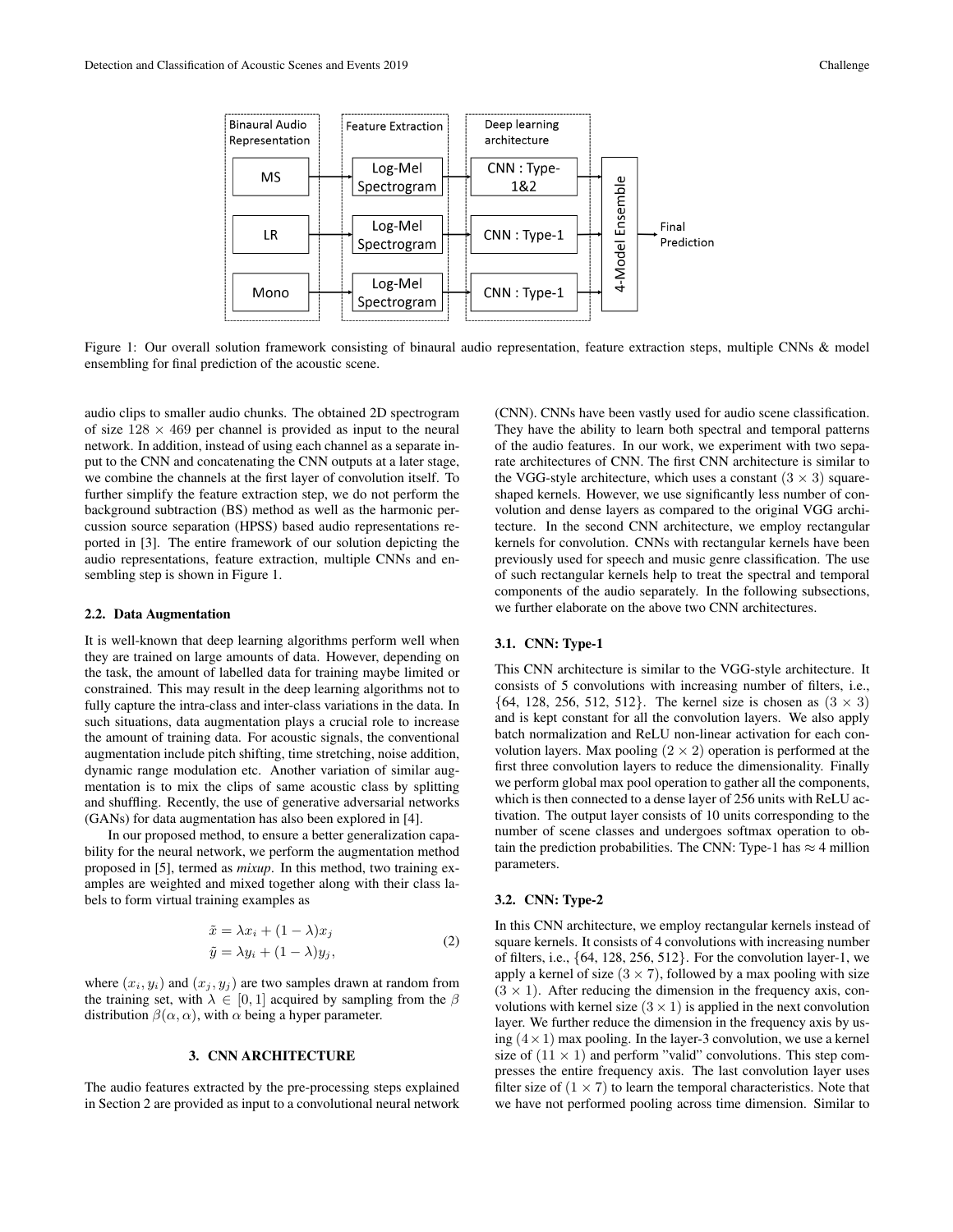CNN-1, we apply batch normalization and ReLU non-linear activation for each convolution layers. After the convolution layers, all the components are collected using the global max pooling operation, which is further input to a fully connected layer of 256 units with ReLU activation. The output layer consists of 10 units corresponding to the number of scene classes and undergoes softmax operation to obtain the prediction probabilities. The advantage of using this CNN architecture is in its complexity. The CNN: Type-2 uses  $\approx$ 1.4 million parameters. This is 4 times lower number of parameters as compared to CNN: Type-1 and therefore, is a less-complex (light-weight) architecture.

Note that for both LR & MS representations, the input size is  $128 \times 469 \times 2$ , with each channel arranged back to back. For the case of mono representation, the input size is  $128 \times 469 \times 1$ .

### 4. DATABASE & RESULTS

The TAU Urban Acoustic Scenes 2019 dataset for this task is the extension of the 2018 TUT Urban Acoustic Dataset, consisting of binaural audio recordings from various acoustic scenes in different cities. The recordings were made using the Soundman OKM II Klassik/studio A3, electret binaural microphone and a Zoom F8 audio recorder using 48 kHz sampling rate and 24 bit resolution so that the recorded audio is very similar to the sound that reaches the human ears. For each acoustic scene class, such recordings were collected from different locations in the city. Each original recordings were split into segments with a length of 10 seconds as development and evaluation set. The audio scenes are namely {"Airport", "Indoor shopping mall", "Metro station", "Pedestrian street", "Public square", "Street with medium level of traffic", "Travelling by a tram", "Travelling by a bus", "Travelling by an underground metro" & "Urban park"}.

From the training split of the development set, we use a random split of 15% as the hold-out validation set. The optimization is performed using the Adam optimizer, with an initial learning rate of 0.001 and a maximum epoch of 200 with a batch size of 32 samples. We reduce the learning rate if the validation loss does not decrease after 5 epochs. We use early stopping method if the validation loss does not decrease after 10 epochs. The categorical cross-entropy is chosen as the loss function. For the data augmentation step using *mixup*, we kept  $\alpha = 0.3$ . The baseline system also used a CNN based approach on Log Mel spectrum of 40 bands, consisting of two CNN layers and one fully connected layer. We chose Keras as our deep learning framework for all experiments.

For the CNN: Type-1, using the mono representation, we get an average accuracy of 73.04%. In comparison, the MS and LR representation, we achieve an accuracy of 75.19% and 74.2%, respectively. Using the ensemble of MS, LR mono representations, we get an accuracy of 78.5%. For CNN: Type-2, the accuracy are 69.86%, 72.9% & 69.79% using the mono, MS and LR representation, respectively. The performance drop maybe due to the lowcomplex architecture used in CNN: Type-2. As such, we select the top-4 best performing models for the final ensembling. We ensemble the predictions from each of the 4 models by computing the geometric mean of the predictions. The final prediction is done by selecting the class with maximum probability on the ensembled prediction. After this ensembing, we obtain an accuracy of 79.35% on the test split of the development set. In the Kaggle public leaderboard, the same solution achieved a system score of 82.33%. The classification results compared with the baseline system are shown in Figure 2. The confusion matrix obtained we obtained using the



Figure 2: Average classification accuracy for the baseline system as well as each of our proposed models.



Figure 3: Confusion matrix of the proposed system after ensembling.

ensembled model is shown in Figure 3.

#### 5. CONCLUSIONS

In this report, we provided the details of our solution to the DCASE2019 Task1A - Acoustic Scene Classification. We described the audio pre-processing, feature extraction steps and the various binaural audio feature representations used as input the neural network. The architecture of the convolutional neural networks used for the classification task are described. Our solution achieves an average accuracy of 79.35% on the test split from the development set. The same solution achieved a system score of 82.33% in the Kaggle public leaderboard, which is an improvement of  $\approx 18\%$ over the baseline system.